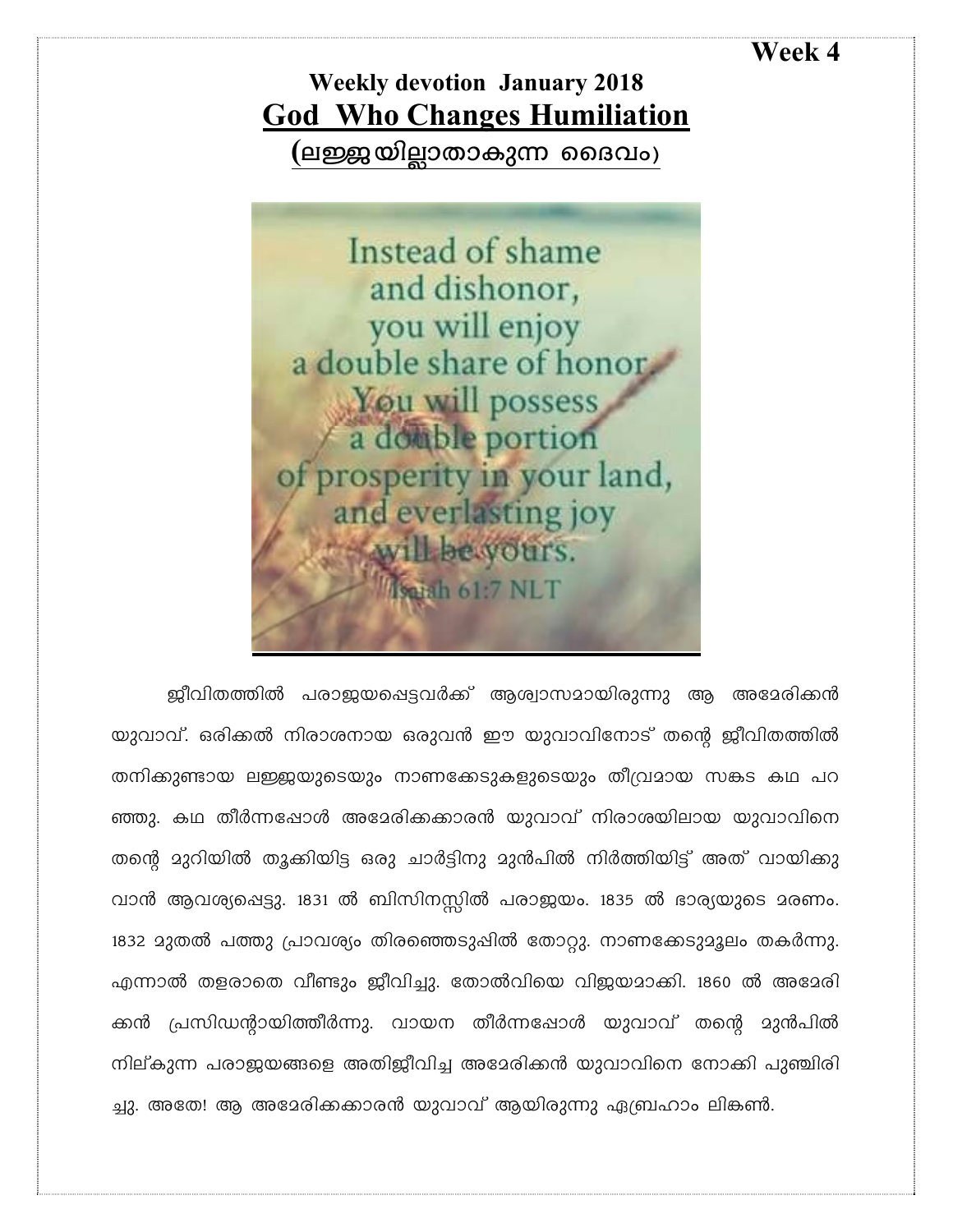ഇന്നത്തെ തലമുറ ഭൂരിപക്ഷവും പ്രതിന്ധികളുടെ നടുവിൽ പരാജയത്തിന് കീഴടങ്ങുന്നതിനാലാണ് ആത്മഹത്യനിരക്ക് വർദ്ധിക്കുന്നത്. ഇതിന്റെ കാരണം പരാ ജയത്തെ നാം മാനുഷിക കാഴ്ചപ്പാടിൽ കാണുന്നതു കൊണ്ടാണ്. യെശ:(61;7)ൽ പറയുന്നത് ''നാണത്തിനു പകരം ഇരട്ടിയായി പ്രതിഫലം കിട്ടും, ലഇജയ്ക്കു പകരം തങ്ങളുടെ ഓഹരിയിൽ സന്തോഷിക്കും എന്നാണ്, വാഗ്ദത്തം തന്ന വിശ്വസ്തനായ ദൈവത്തിലാശ്രയിക്കുന്നവർക്ക് നാണക്കേടുമാറ്റി നിത്യാനന്ദം തരു വാൻ യഹോവ മതിയായവനാണ് ഉറവരിലും ഉടയവരിലും ലോകത്തിലും ആശ്രയി ക്കാതെ ലോകത്തെ ഇയിച്ചവനായ ക്രിസ്തുവിൽ ആശ്രയിക്കുക.ദൈവാശ്രയം നമ്മെ വിജയത്തിലേക്ക് നയിക്കുന്നു. നിങ്ങളുടെ നാണക്കേടിന്റെ വിഷയങ്ങളെ കർത്താവിന്റെ കരത്തിലേല്പിക്കുമോ?

ഉദാഹരണമായി മർക്കോ(6;34-43) വരെയുള്ള വാക്യങ്ങൾ ശ്രദ്ധിക്കുക.ഇടയ നില്ലാത്ത ആടുകളെഷോലെ അലഞ്ഞ് തന്റെ അടുക്കൽ എത്തിയ ജനത്തിന് ആത്മിക ആഹാരം നൽകിയ ഗുരു; വഴിയിൽ തളർന്നു വീഴാതിരിഷാൻ അവർക്ക് ആവശ്യമുള്ള ആഹാരം കൊടുക്കുവാൻ ശിഷ്യന്മാരോട് ആവശ്യപ്പെട്ടു. നാണക്കേട് അനുഭവിച്ച രണ്ടുകൂട്ടരെ നോക്കുക. ഒന്ന് ശിഷ്യന്മാർ . ആർക്കും നൽകുവാൻ ഭൗതികമോ ആത്മികമോ ആയ ആഹാരം അവരുടെ കൈവശമില്ല. രണ്ടാമതായി തന്റെ കയ്യിലെ പഴകിയ യവത്തഷവും മീനും ചോദിച്ചപ്പോൾ ബാലനും നാണക്കെട് തോന്നി.എന്നാൽ യഹോവ വാഴ്ത്തി അനുഗ്രഹിച്ച് വിളമ്പാൻ ഏല്പിച്ചപ്പോൾ നാണക്കേടു മാറി ലഇജയായതിൽ മാനം ഉണ്ടായി. ഇന്ന് കൺവൻഷകളും ക്രൂസേ ഡുകളും ധ്യാനപ്രസംഗങ്ങളുമുണ്ട്. എന്നാൽ ഇവയ്ക്കൊന്നും മനുഷ്യ ഹൃദയങ്ങ ളിൽ രൂപാന്തരം വരുത്തുവാൻ കഴിയുന്നില്ല. സുവിശേഷത്തിന്റെ ശക്തി ചോരാതെ സുക്ഷിക്കേണ്ട കാലമാണിത്

ഈ അവസരത്തിൽ മോർദ്ദേഖായി, എസ്ഥേറിന് നൽകിയ ഉപദേശം ചിന്തനീയമാണ്  $Read$  എസ്ഥേർ(4:14) യഹൂദജാതിയെ നശിഷിക്കുവാൻ ഹാമാൻ തയാറായപ്പോൾ 4 കാര്യങ്ങളാണ് ജനത്തിന്റെ നാണക്കേടുമാറ്റുവാൻ എസ്ഥേർ ചെയ്യേണ്ടത് എന്ന് അദ്ദേഹം ഓർമ്മിഷിക്കുന്നു(1) സമയം (2) പിതൃഭവനത്തിന്റെ നാശം(3) കാലം (4)സ്ഥാനം